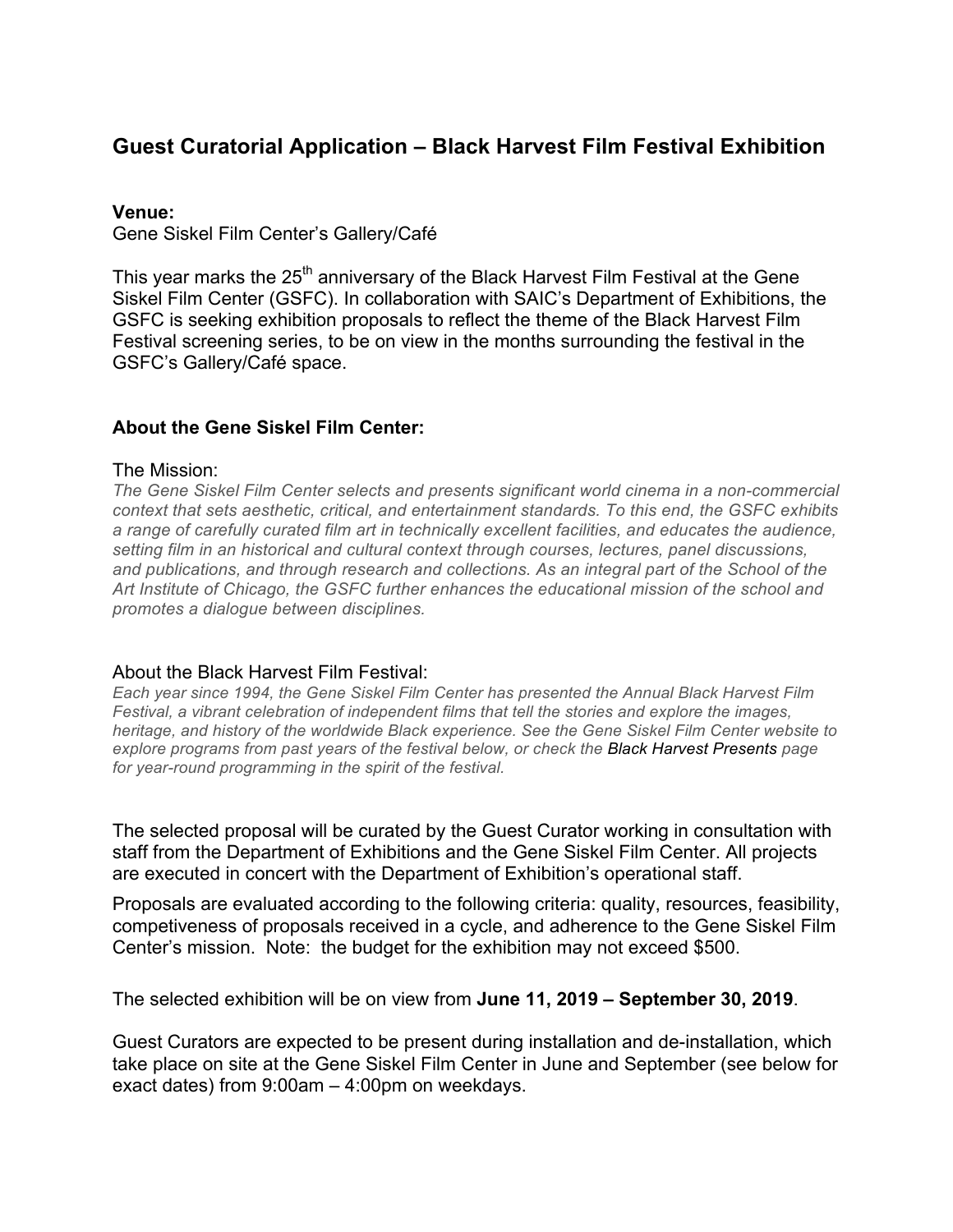This call for proposals is open to **everyone. Members of the SAIC community, such as current students, faculty, staff, or alumni are strongly encouraged to apply.** 

Proposals will be accepted from individual guest curators and/or collaborations or groups. The applications will be reviewed, and a final selection made, by a committee comprised of representatives from SAIC's Department of Exhibitions and the Gene Siskel Film Center.

Application Deadline: **April 30, 2019**

Final selection will be made, and guest curators notified, by **May 15, 2019**.

Guest curators are required to be present to oversee installation of the work from **June 11-13, 2019**, and may be required to be present for de-installation on **Monday, September 30, 2019**. Guest curators are expected to coordinate art work delivery and pick-up to/from the Gene Siskel Film Center for installation and de-installation. Note: There is no storage space on-site for art works, all art must arrive and depart from the venue during the allotted dates and timeframes.

Please submit the following application materials as a PDF to: **Serena Washington, swashington1@saic.edu**

1. Cover Sheet, with the following information:

**Name SAIC ID number (if applicable) Email address Department, and graduation year (if applicable)**  (if proposing as a group, please include this information for each individual)

2. Artist Statement(s)

If proposing as a group, please submit an artist statement or bio for each person. If the group has a collective statement, please submit that text as well.

3. Installation Narrative

This will need to be a cohesive project that utilizes the space allotted in the Gallery/Café Exhibition Space.

Include a 500 to 1,000-word explanation of your proposal, including:

- Description of the concept and ideas behind the proposed installation

- Details of the artwork to be included in the installation
- 4. Installation Sketch

Provide a sketch, diagram, etc. of proposed layout of the works in the Gallery/Café Exhibition Space, as all artwork will need to fit inside of the designated area.

See page 5 for space dimensions and diagrams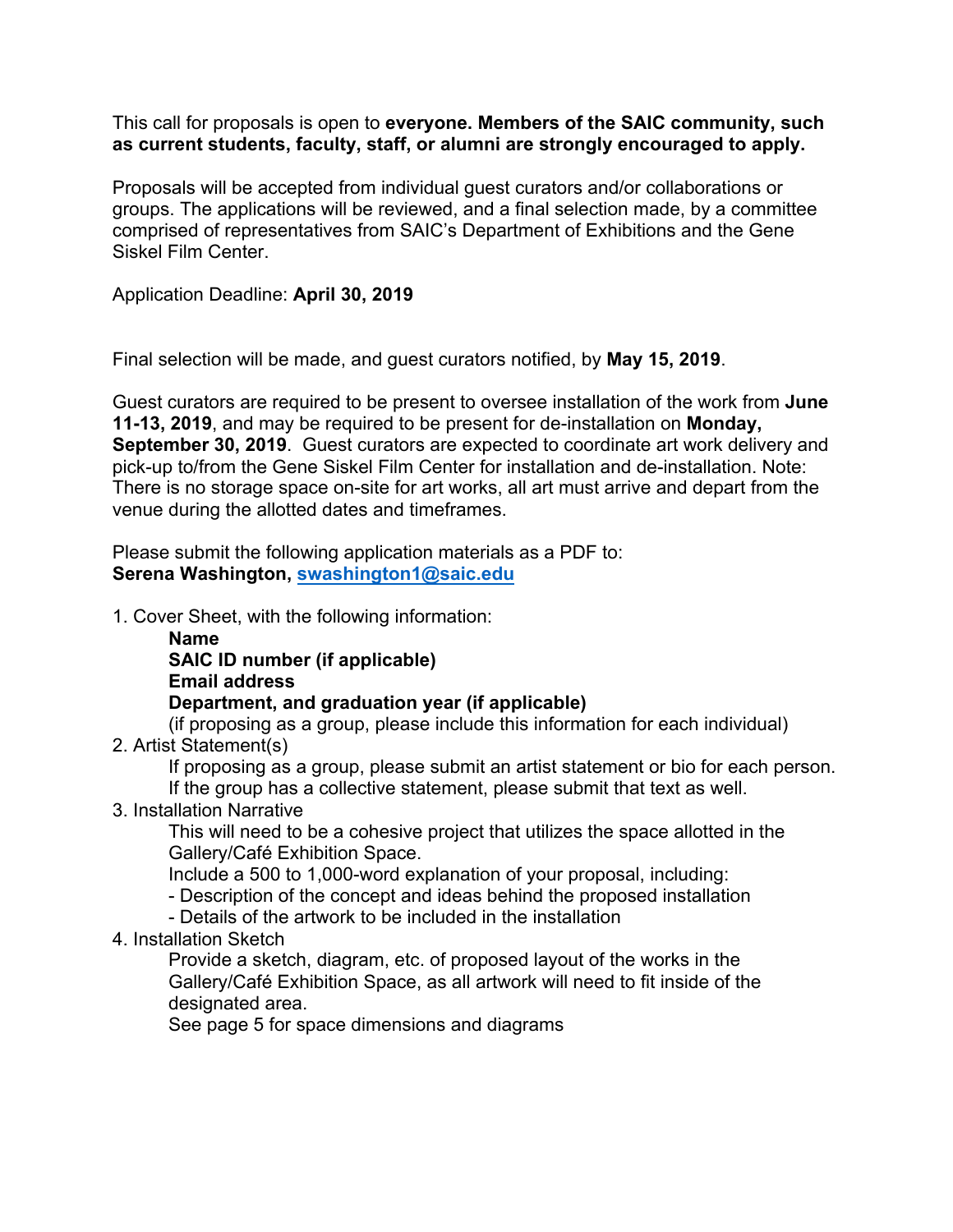## **Next Steps after Application Submission:**

SAIC exhibitions staff will review submitted proposals in collaboration with Gene Siskel Film Center staff. Reviews will take place in the weeks following the deadline, during which time applicants may be contacted to provide additional details. Further materials may be requested prior to final selection.

These may include:

- Installation budget breakdown. Note: **There is a fixed budget of \$500 for this exhibition.**
- Additional installation diagrams
- Revised proposal narrative for publicity
- Transportation details for artworks and installation materials

### **Questions?**

Contact Serena Washington, Exhibitions Coordinator, **swashington1@saic.edu**

# **Exhibition Venue Details:**

The Gallery/Café space at the Gene Siskel Film Center hosts a variety of exhibitions throughout the year, including guest curated exhibitions related to the screening schedule.

### **Special Material Considerations:**

This venue is restricted to showing flat work to be displayed only on the walls. Other presentations of work, including 3-dimensional objects, work including sound or video, is typically not permitted and would only be allowed by special dispensation. Other material considerations or restrictions may apply, for further details please contact Serena Washington, Exhibitions Coordinator, **swashington1@saic.edu**